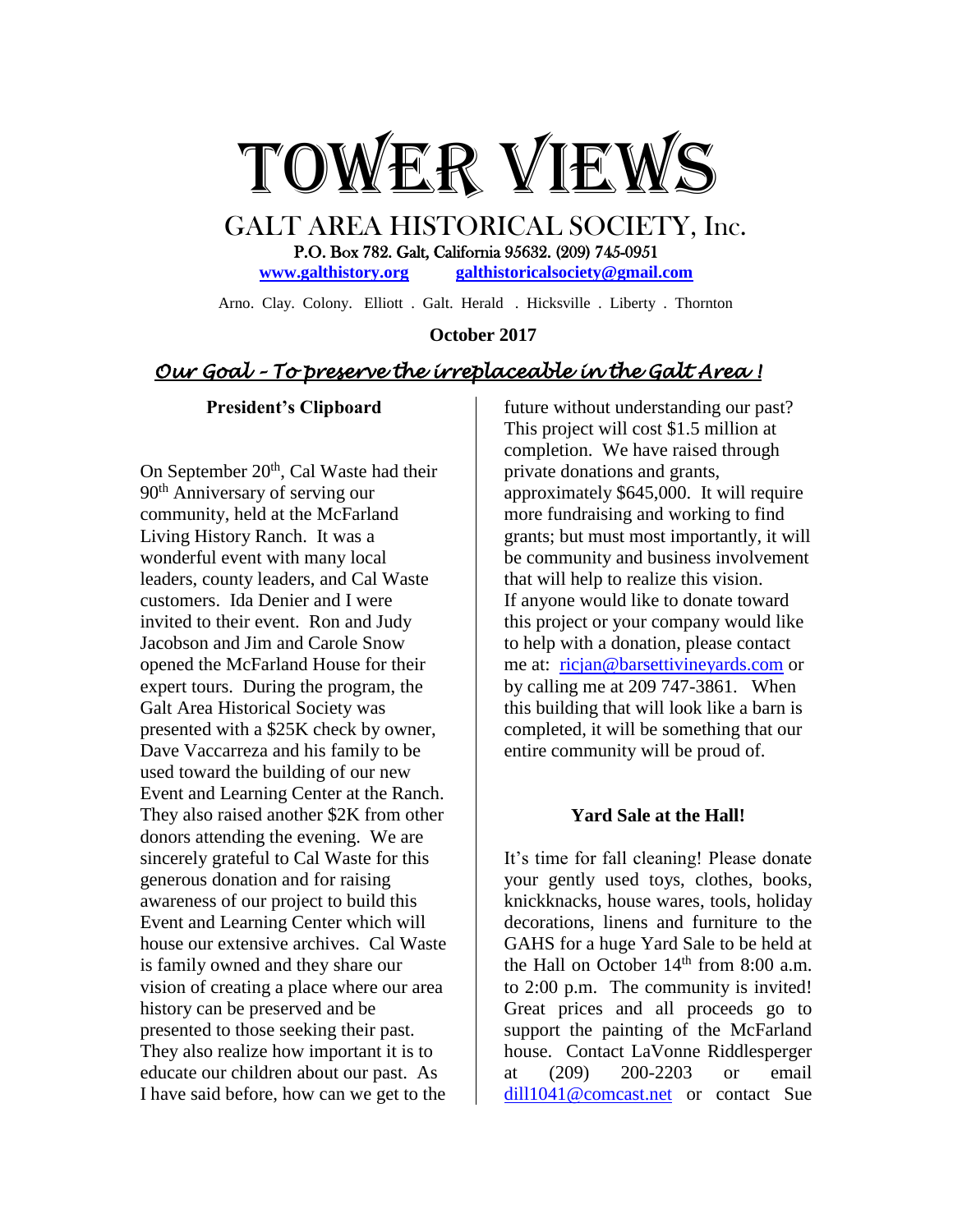Dean to coordinate the drop-off of donated items.

#### **Tower Views On-Line!**

Please email Rhonda Smith, our Membership Chair, at [Rhonda@galtsmiths.com](mailto:Rhonda@galtsmiths.com) with your email address if you think she doesn't have it.

## **Alice's Attic**

Just a couple of notes regarding the Society Archives. There is a Facebook page titled, "Snapshots of Galt History." It's for all those Galtonians who can identify people in photos from our collection. Just "like" the page and you can get involved.

### **Holiday Shopping Using Amazon smile!**

As the holiday shopping season draws near, we at the Galt Area Historical Society are hoping you shop at Amazon smile. Amazon Smile is a simple and automatic way for you to support your favorite charitable organization every time you shop, at no cost to you. When you shop at Amazon smile, you'll find the exact same low prices, vast selection and convenient shopping experience as Amazon, with the added bonus that Amazon will donate a portion of the purchase price (.5%) to your favorite

charitable organization, the Galt Area Historical Society. Type [https://smile.amazon.com/](https://l.facebook.com/l.php?u=https%3A%2F%2Fsmile.amazon.com%2F&h=ATOc0F64moQeemU7O5tkv4dLhUnWRmanOpcJRgQtmBiNkiYur7ketG_Sp0hENdRQF2e44sR0B1roGlztLyQ6BV-l57PFoXyqXlm8ihzrOt7vkH6Bv9PwoFOfsBdDyd04Ld31Tk4u0T2vMkGKa4-2Mud4Bf3IJhYo1JWDzlB0vHdOt0gqv2YNTy0Wvx5etV8wu7N8mM_z1ZLcoTpPHb9OK7YE0XbzuDlf8_VyIDotj1gKIc2jtzdMtrxzFEn0F3VM-USkQR_FOqKIwxjaOJyZghS6h2Mt-QX7PzVJFcBTDeEVQPDCK8dwRQ) into your browser, select Galt Area Historical Society, and shop till your heart's content.

#### **Drive Down Memory Lane Car Show**

The third annual Drive Down Memory Lane Car show car was a success thanks to the 50 car owners who shared their car with us, the vendors that sold their ware. and the spectators who came to view the beautiful cars. The car owners and the public seemed to really enjoy the show on the spacious lawn. The red barn was a nice venue for the food, everyone seemed to enjoy eating and visiting in the barn. We thank the many volunteers of the Society who worked throughout the day. The net profit of the show was approximately a little over \$3100.

### **Docents Needed!**

If you are interested in becoming a docent at the Rae House Museum, the Society needs your help! The Rae House Museum is open the first Sunday of each month from 1:00 p.m. to 4:00 p.m. and we would love to have a few more docents on our list. If you are interested, please call Ida Denier at 745-1477 to schedule a short training meeting.

### **From the Archives!**

For those of you who subscribe to the Galt Herald, the Galt Area Historical Society has a weekly column devoted to old photos of Galt. If you would like to see it every week, just go to